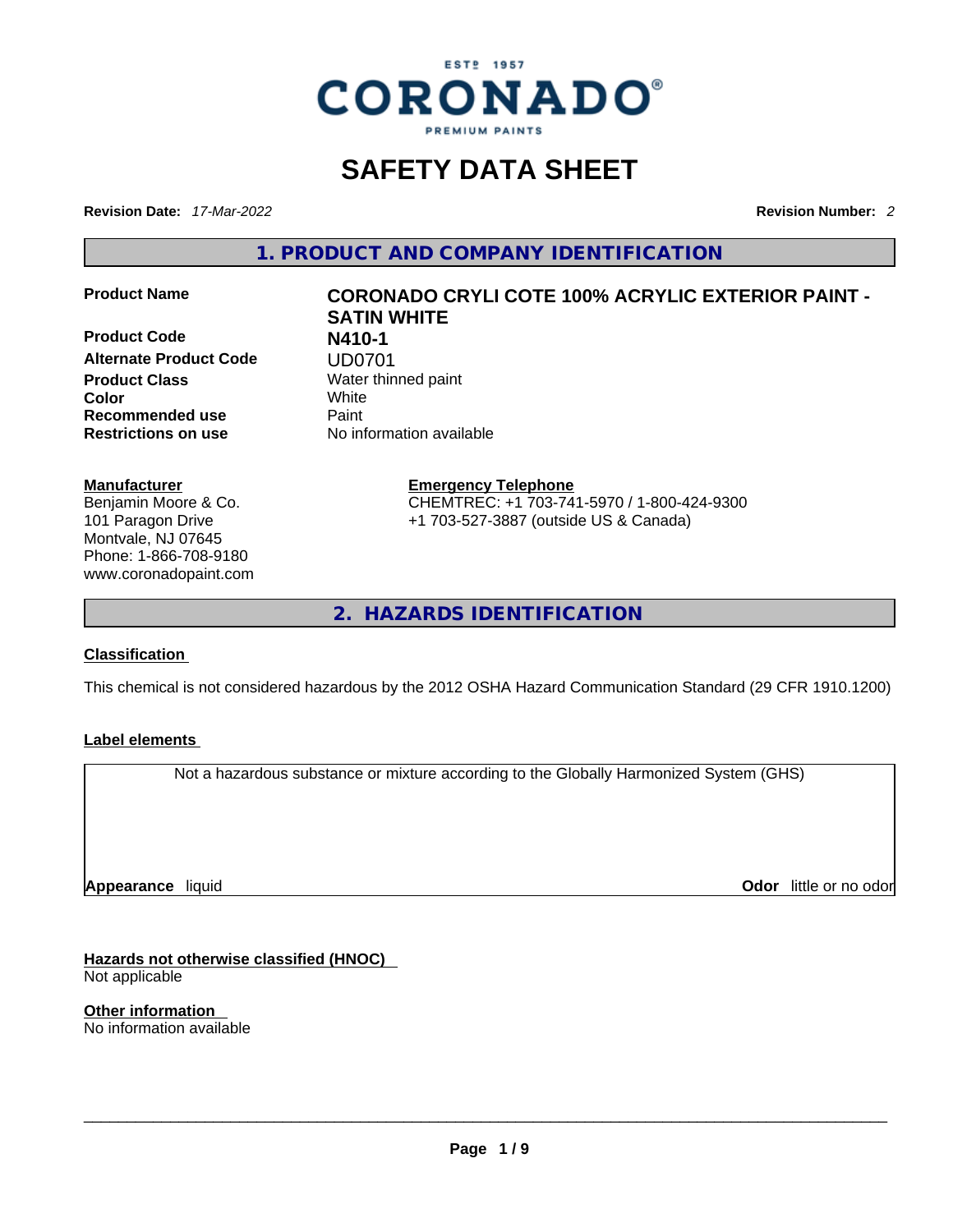**WARNING:** This product contains isothiazolinone compounds at levels of <0.1%. These substances are biocides commonly found in most paints and a variety of personal care products as a preservative. Certain individuals may be sensitive or allergic to these substances, even at low levels.

## **3. COMPOSITION INFORMATION ON COMPONENTS**

| <b>Chemical name</b>                      | CAS No.    | Weight-%    |
|-------------------------------------------|------------|-------------|
| Titanium dioxide                          | 13463-67-7 | $15 - 20$   |
| Nepheline syenite                         | 37244-96-5 | $5 - 10$    |
| Zinc oxide                                | 1314-13-2  | $1 - 5$     |
| Propanoic acid, 2-methyl-, monoester with | 25265-77-4 | 1 - 5       |
| 2,2,4-trimethyl-1,3-pentanediol           |            |             |
| Sodium C14-C16 olefin sulfonate           | 68439-57-6 | $0.1 - 0.5$ |

|                                                  | 4. FIRST AID MEASURES                                                                                    |
|--------------------------------------------------|----------------------------------------------------------------------------------------------------------|
| <b>General Advice</b>                            | No hazards which require special first aid measures.                                                     |
| <b>Eye Contact</b>                               | Rinse thoroughly with plenty of water for at least 15 minutes and consult a<br>physician.                |
| <b>Skin Contact</b>                              | Wash off immediately with soap and plenty of water while removing all<br>contaminated clothes and shoes. |
| <b>Inhalation</b>                                | Move to fresh air. If symptoms persist, call a physician.                                                |
| Ingestion                                        | Clean mouth with water and afterwards drink plenty of water. Consult a physician<br>if necessary.        |
| <b>Most Important</b><br><b>Symptoms/Effects</b> | None known.                                                                                              |
| <b>Notes To Physician</b>                        | Treat symptomatically.                                                                                   |
|                                                  | 5. FIRE-FIGHTING MEASURES                                                                                |

| As in any fire, wear self-contained breathing apparatus<br>pressure-demand, MSHA/NIOSH (approved or equivalent)<br>and full protective gear.<br>Closed containers may rupture if exposed to fire or<br>extreme heat.<br>No.<br>No. | <b>Suitable Extinguishing Media</b>                   | Use extinguishing measures that are appropriate to local<br>circumstances and the surrounding environment. |
|------------------------------------------------------------------------------------------------------------------------------------------------------------------------------------------------------------------------------------|-------------------------------------------------------|------------------------------------------------------------------------------------------------------------|
|                                                                                                                                                                                                                                    | Protective equipment and precautions for firefighters |                                                                                                            |
|                                                                                                                                                                                                                                    | <b>Specific Hazards Arising From The Chemical</b>     |                                                                                                            |
|                                                                                                                                                                                                                                    | Sensitivity to mechanical impact                      |                                                                                                            |
|                                                                                                                                                                                                                                    | Sensitivity to static discharge                       |                                                                                                            |
|                                                                                                                                                                                                                                    | <b>Flash Point Data</b>                               |                                                                                                            |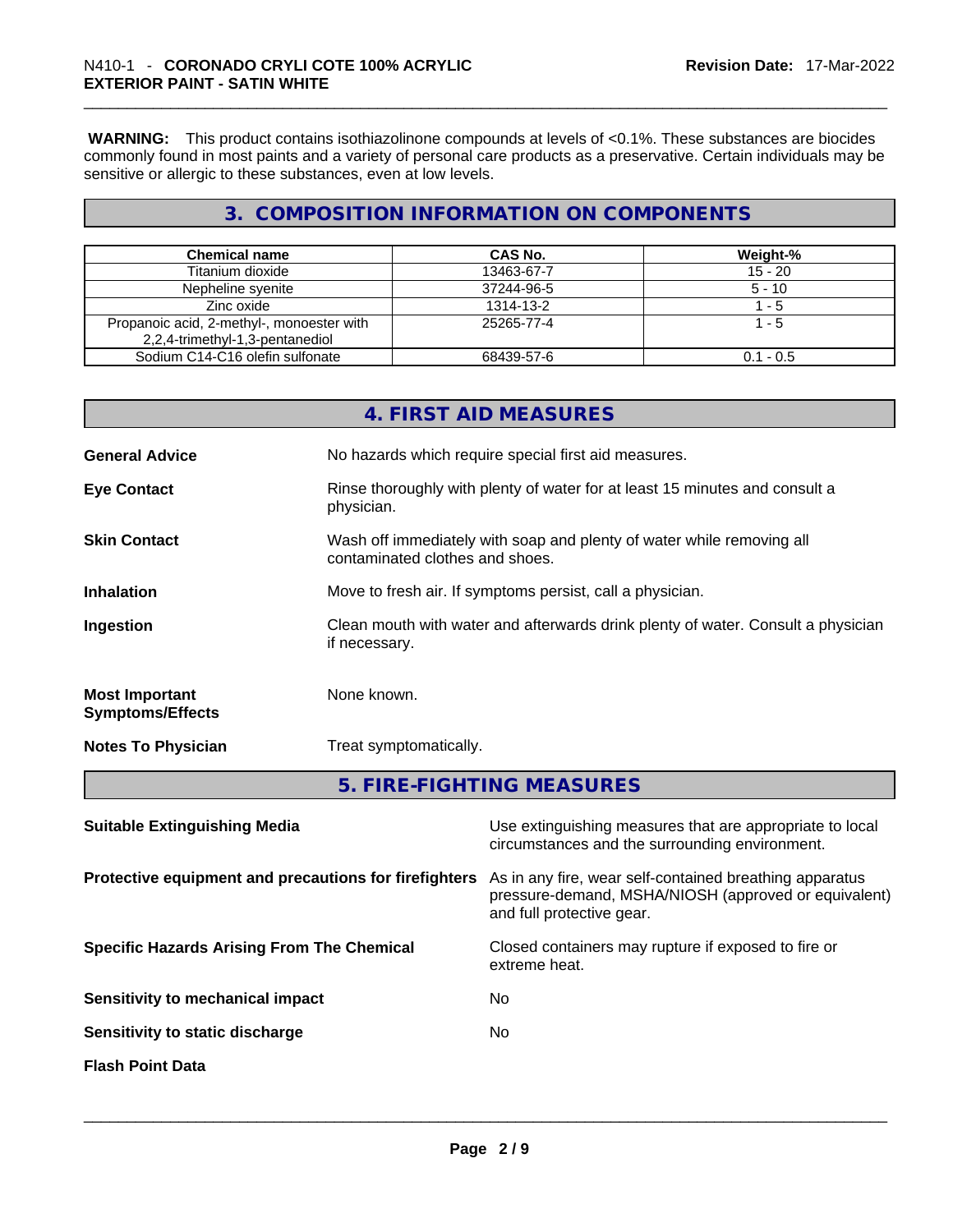| Flash point (°F)<br>Flash Point (°C)<br><b>Method</b>         |                        | Not applicable<br>Not applicable<br>Not applicable |                                |
|---------------------------------------------------------------|------------------------|----------------------------------------------------|--------------------------------|
| <b>Flammability Limits In Air</b>                             |                        |                                                    |                                |
| Lower flammability limit:<br><b>Upper flammability limit:</b> |                        | Not applicable<br>Not applicable                   |                                |
| <b>NFPA</b><br>Health: 1                                      | <b>Flammability: 0</b> | <b>Instability: 0</b>                              | <b>Special:</b> Not Applicable |
| <b>NFPA Legend</b><br>0 - Not Hazardous<br>1 - Slightly       |                        |                                                    |                                |

- 
- 2 Moderate
- 3 High
- 4 Severe

*The ratings assigned are only suggested ratings, the contractor/employer has ultimate responsibilities for NFPA ratings where this system is used.* 

*Additional information regarding the NFPA rating system is available from the National Fire Protection Agency (NFPA) at www.nfpa.org.* 

## **6. ACCIDENTAL RELEASE MEASURES**

| <b>Personal Precautions</b>      | Avoid contact with skin, eyes and clothing. Ensure adequate ventilation.                                                                                                         |  |
|----------------------------------|----------------------------------------------------------------------------------------------------------------------------------------------------------------------------------|--|
| <b>Other Information</b>         | Prevent further leakage or spillage if safe to do so.                                                                                                                            |  |
| <b>Environmental precautions</b> | See Section 12 for additional Ecological Information.                                                                                                                            |  |
| <b>Methods for Cleaning Up</b>   | Soak up with inert absorbent material. Sweep up and shovel into suitable<br>containers for disposal.                                                                             |  |
|                                  | 7. HANDLING AND STORAGE                                                                                                                                                          |  |
| <b>Handling</b>                  | Avoid contact with skin, eyes and clothing. Avoid breathing vapors, spray mists or<br>sanding dust. In case of insufficient ventilation, wear suitable respiratory<br>equipment. |  |
| <b>Storage</b>                   | Keep container tightly closed. Keep out of the reach of children.                                                                                                                |  |
| <b>Incompatible Materials</b>    | No information available                                                                                                                                                         |  |

## **8. EXPOSURE CONTROLS/PERSONAL PROTECTION**

#### **Exposure Limits**

| <b>Chemical name</b> | <b>ACGIH TLV</b>                                                                                                        | <b>OSHA PEL</b>                                         |
|----------------------|-------------------------------------------------------------------------------------------------------------------------|---------------------------------------------------------|
| Titanium dioxide     | TWA: $10 \text{ ma/m}^3$                                                                                                | 15 mg/m $3$ - TWA                                       |
| Zinc oxide           | STEL: 10 mg/m <sup>3</sup> respirable particulate<br>matter<br>TWA: $2 \text{ mg/m}^3$ respirable particulate<br>matter | 5 mg/m <sup>3</sup> - TWA<br>15 mg/m <sup>3</sup> - TWA |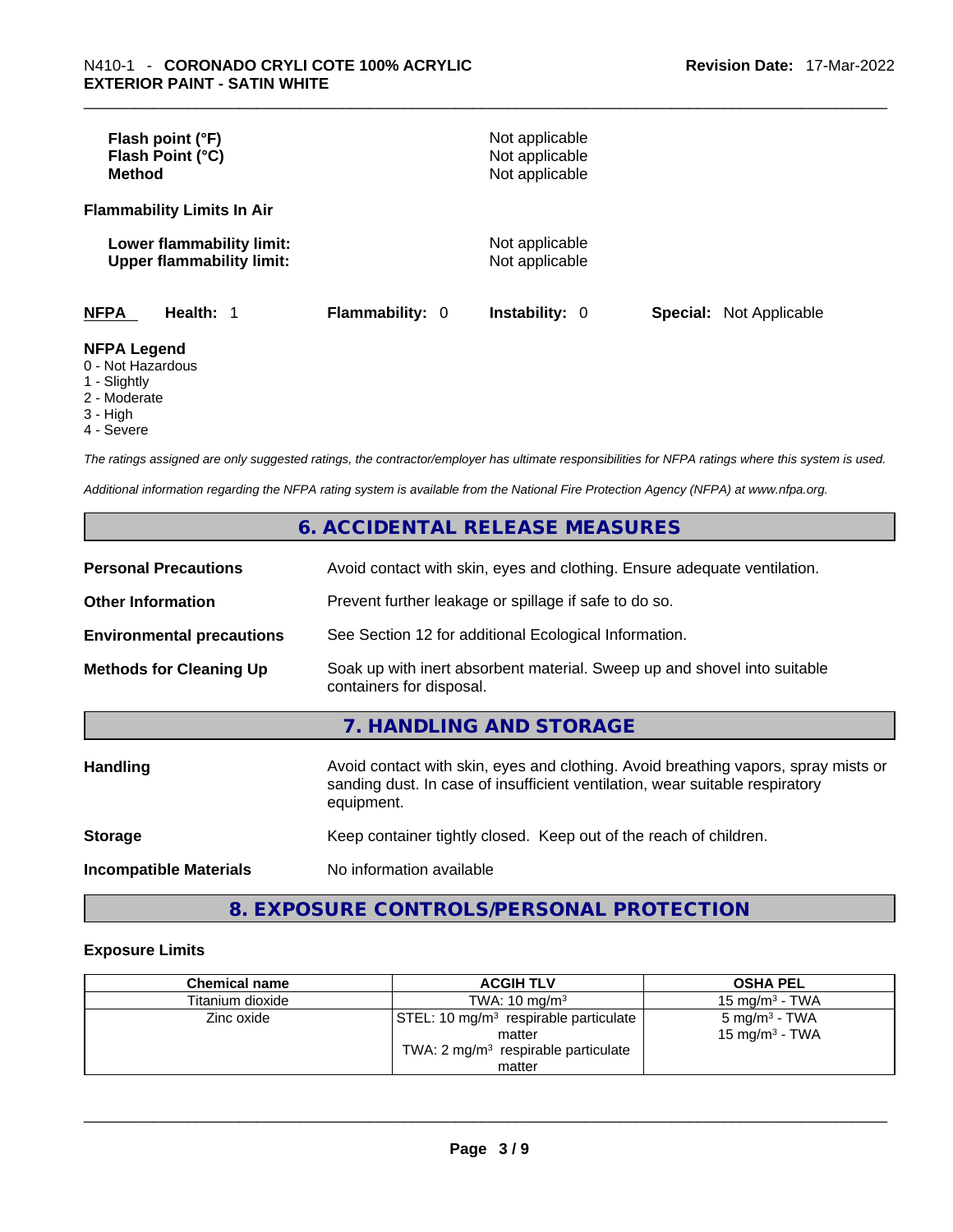#### **Legend**

ACGIH - American Conference of Governmental Industrial Hygienists Exposure Limits OSHA - Occupational Safety & Health Administration Exposure Limits N/E - Not Established

| Ensure adequate ventilation, especially in confined areas.<br><b>Engineering Measures</b> |                                                                                                                                     |  |
|-------------------------------------------------------------------------------------------|-------------------------------------------------------------------------------------------------------------------------------------|--|
| <b>Personal Protective Equipment</b>                                                      |                                                                                                                                     |  |
| <b>Eye/Face Protection</b>                                                                | Safety glasses with side-shields.                                                                                                   |  |
| <b>Skin Protection</b>                                                                    | Protective gloves and impervious clothing.                                                                                          |  |
| <b>Respiratory Protection</b>                                                             | In case of insufficient ventilation wear suitable respiratory equipment.                                                            |  |
| <b>Hygiene Measures</b>                                                                   | Avoid contact with skin, eyes and clothing. Remove and wash contaminated<br>clothing before re-use. Wash thoroughly after handling. |  |

## **9. PHYSICAL AND CHEMICAL PROPERTIES**

**Appearance** liquid **Odor** little or no odor **Odor Threshold No information available** No information available **Density** (Ibs/gal) 10.85 - 10.95 **Specific Gravity** 1.30 - 1.32 **pH bH** *pH* **Viscosity (cps) Viscosity (cps) No information available Solubility(ies)**<br> **Solubility**<br> **Water solubility**<br> **Water solubility Evaporation Rate No information available No information available Vapor pressure**  No information available **Vapor pressure No information available Vapor density No information available No information available Wt. % Solids** 45 - 55 **Vol. % Solids Wt. % Volatiles** 45 - 55 **Vol. % Volatiles** 55 - 65 **VOC Regulatory Limit (g/L)** < 50 **Boiling Point (°F)** 212 **Boiling Point (°C) Freezing point (°F)** 32 **Freezing Point (°C)** 0 **Flash point (°F)** Not applicable **Flash Point (°C)** Not applicable **Method**<br> **Plammability (solid, gas)**<br> **Not applicable**<br>
Not applicable **Flammability** (solid, gas) **Upper flammability limit:** Not applicable **Lower flammability limit:** Not applicable **Autoignition Temperature (°F)** No information available **Autoignition Temperature (°C)**<br> **Decomposition Temperature (°F)** No information available **Decomposition Temperature (°F) Decomposition Temperature (°C)** No information available **Partition coefficient**No information available \_\_\_\_\_\_\_\_\_\_\_\_\_\_\_\_\_\_\_\_\_\_\_\_\_\_\_\_\_\_\_\_\_\_\_\_\_\_\_\_\_\_\_\_\_\_\_\_\_\_\_\_\_\_\_\_\_\_\_\_\_\_\_\_\_\_\_\_\_\_\_\_\_\_\_\_\_\_\_\_\_\_\_\_\_\_\_\_\_\_\_\_\_

**No information available**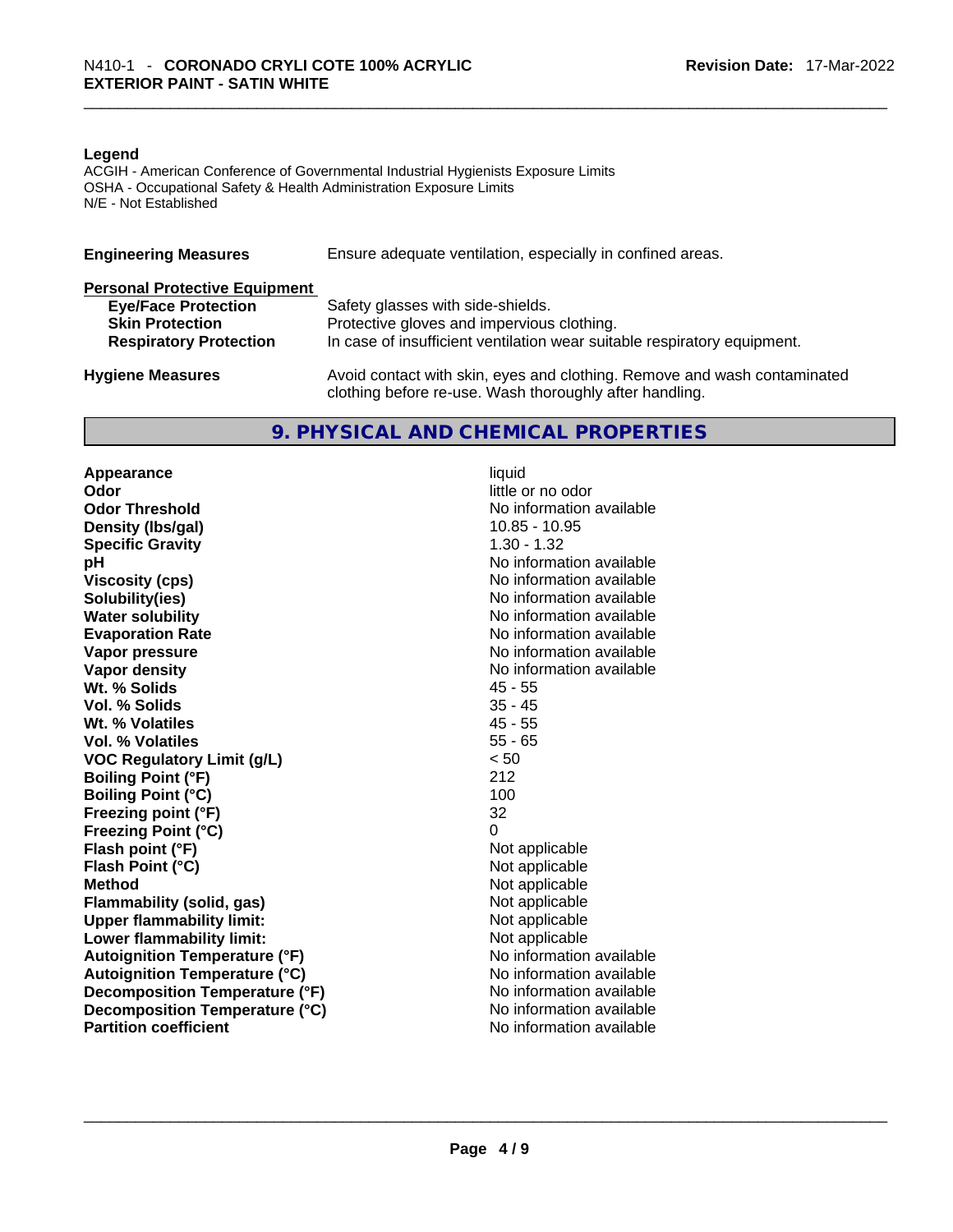|                                                                                                                                                                                                                                                                                                                                          | <b>10. STABILITY AND REACTIVITY</b>                                                                                                                                                                                                                                                                                                                                                                                           |  |  |
|------------------------------------------------------------------------------------------------------------------------------------------------------------------------------------------------------------------------------------------------------------------------------------------------------------------------------------------|-------------------------------------------------------------------------------------------------------------------------------------------------------------------------------------------------------------------------------------------------------------------------------------------------------------------------------------------------------------------------------------------------------------------------------|--|--|
| <b>Reactivity</b>                                                                                                                                                                                                                                                                                                                        | Not Applicable                                                                                                                                                                                                                                                                                                                                                                                                                |  |  |
| <b>Chemical Stability</b>                                                                                                                                                                                                                                                                                                                | Stable under normal conditions.                                                                                                                                                                                                                                                                                                                                                                                               |  |  |
| <b>Conditions to avoid</b>                                                                                                                                                                                                                                                                                                               | Prevent from freezing.                                                                                                                                                                                                                                                                                                                                                                                                        |  |  |
| <b>Incompatible Materials</b>                                                                                                                                                                                                                                                                                                            | No materials to be especially mentioned.                                                                                                                                                                                                                                                                                                                                                                                      |  |  |
| <b>Hazardous Decomposition Products</b>                                                                                                                                                                                                                                                                                                  | None under normal use.                                                                                                                                                                                                                                                                                                                                                                                                        |  |  |
| <b>Possibility of hazardous reactions</b>                                                                                                                                                                                                                                                                                                | None under normal conditions of use.                                                                                                                                                                                                                                                                                                                                                                                          |  |  |
|                                                                                                                                                                                                                                                                                                                                          | 11. TOXICOLOGICAL INFORMATION                                                                                                                                                                                                                                                                                                                                                                                                 |  |  |
| <b>Product Information</b>                                                                                                                                                                                                                                                                                                               |                                                                                                                                                                                                                                                                                                                                                                                                                               |  |  |
| Information on likely routes of exposure                                                                                                                                                                                                                                                                                                 |                                                                                                                                                                                                                                                                                                                                                                                                                               |  |  |
|                                                                                                                                                                                                                                                                                                                                          |                                                                                                                                                                                                                                                                                                                                                                                                                               |  |  |
| <b>Principal Routes of Exposure</b>                                                                                                                                                                                                                                                                                                      | Eye contact, skin contact and inhalation.                                                                                                                                                                                                                                                                                                                                                                                     |  |  |
| <b>Acute Toxicity</b>                                                                                                                                                                                                                                                                                                                    |                                                                                                                                                                                                                                                                                                                                                                                                                               |  |  |
| <b>Product Information</b>                                                                                                                                                                                                                                                                                                               | No information available                                                                                                                                                                                                                                                                                                                                                                                                      |  |  |
|                                                                                                                                                                                                                                                                                                                                          | Symptoms related to the physical, chemical and toxicological characteristics                                                                                                                                                                                                                                                                                                                                                  |  |  |
| <b>Symptoms</b>                                                                                                                                                                                                                                                                                                                          | No information available                                                                                                                                                                                                                                                                                                                                                                                                      |  |  |
|                                                                                                                                                                                                                                                                                                                                          | Delayed and immediate effects as well as chronic effects from short and long-term exposure                                                                                                                                                                                                                                                                                                                                    |  |  |
| Eye contact<br><b>Skin contact</b>                                                                                                                                                                                                                                                                                                       | May cause slight irritation.<br>Substance may cause slight skin irritation. Prolonged or repeated contact may dry<br>skin and cause irritation.                                                                                                                                                                                                                                                                               |  |  |
| <b>Inhalation</b><br>Ingestion<br><b>Sensitization</b><br><b>Neurological Effects</b><br><b>Mutagenic Effects</b><br><b>Reproductive Effects</b><br><b>Developmental Effects</b><br><b>Target organ effects</b><br><b>STOT - single exposure</b><br><b>STOT - repeated exposure</b><br>Other adverse effects<br><b>Aspiration Hazard</b> | May cause irritation of respiratory tract.<br>Ingestion may cause gastrointestinal irritation, nausea, vomiting and diarrhea.<br>No information available<br>No information available.<br>No information available.<br>No information available.<br>No information available.<br>No information available.<br>No information available.<br>No information available.<br>No information available.<br>No information available |  |  |
| <b>Numerical measures of toxicity</b>                                                                                                                                                                                                                                                                                                    |                                                                                                                                                                                                                                                                                                                                                                                                                               |  |  |
|                                                                                                                                                                                                                                                                                                                                          | The following values are calculated based on chapter 3.1 of the GHS document                                                                                                                                                                                                                                                                                                                                                  |  |  |

**ATEmix (oral)** 39241 mg/kg \_\_\_\_\_\_\_\_\_\_\_\_\_\_\_\_\_\_\_\_\_\_\_\_\_\_\_\_\_\_\_\_\_\_\_\_\_\_\_\_\_\_\_\_\_\_\_\_\_\_\_\_\_\_\_\_\_\_\_\_\_\_\_\_\_\_\_\_\_\_\_\_\_\_\_\_\_\_\_\_\_\_\_\_\_\_\_\_\_\_\_\_\_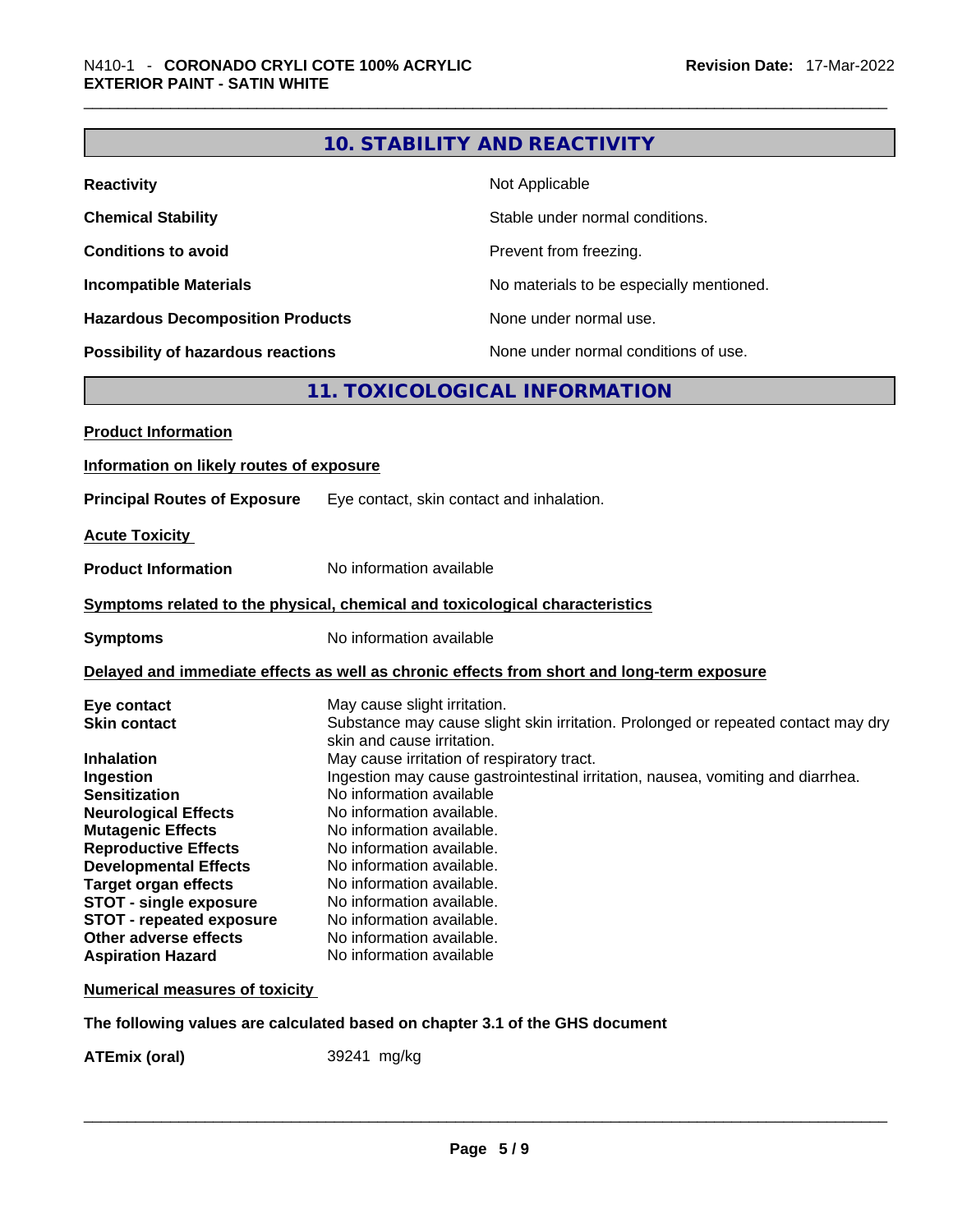#### **Component Information**

| Chemical name                   | Oral LD50             | Dermal LD50              | Inhalation LC50       |
|---------------------------------|-----------------------|--------------------------|-----------------------|
| Titanium dioxide                | $> 10000$ mg/kg (Rat) |                          | -                     |
| 13463-67-7                      |                       |                          |                       |
| Zinc oxide                      | $>$ 5000 mg/kg (Rat)  | $\overline{\phantom{0}}$ | -                     |
| 1314-13-2                       |                       |                          |                       |
| Propanoic acid, 2-methyl-,      | $= 3200$ mg/kg (Rat)  | $> 15200$ mg/kg (Rat)    |                       |
| monoester with                  |                       |                          |                       |
| 2,2,4-trimethyl-1,3-pentanediol |                       |                          |                       |
| 25265-77-4                      |                       |                          |                       |
| Sodium C14-C16 olefin sulfonate | $= 2220$ mg/kg (Rat)  | $> 740$ mg/kg (Rabbit)   | $> 52$ mg/L (Rat) 4 h |
| 68439-57-6                      |                       |                          |                       |

#### **Chronic Toxicity**

#### **Carcinogenicity**

*The information below indicates whether each agency has listed any ingredient as a carcinogen:.* 

| <b>Chemical name</b>       | <b>IARC</b>          | <b>NTP</b> | OSHA   |
|----------------------------|----------------------|------------|--------|
|                            | 2Β<br>Possible Human |            | Listed |
| $-1$<br>dioxide<br>itanium | Carcinogen           |            |        |

• Although IARC has classified titanium dioxide as possibly carcinogenic to humans (2B), their summary concludes: "No significant exposure to titanium dioxide is thought to occur during the use of products in which titanium dioxide is bound to other materials, such as paint."

#### **Legend**

IARC - International Agency for Research on Cancer NTP - National Toxicity Program OSHA - Occupational Safety & Health Administration

**12. ECOLOGICAL INFORMATION** 

#### **Ecotoxicity Effects**

The environmental impact of this product has not been fully investigated.

#### **Product Information**

#### **Acute Toxicity to Fish**

No information available

#### **Acute Toxicity to Aquatic Invertebrates**

No information available

#### **Acute Toxicity to Aquatic Plants**

No information available

#### **Persistence / Degradability**

No information available.

#### **Bioaccumulation**

# There is no data for this product. \_\_\_\_\_\_\_\_\_\_\_\_\_\_\_\_\_\_\_\_\_\_\_\_\_\_\_\_\_\_\_\_\_\_\_\_\_\_\_\_\_\_\_\_\_\_\_\_\_\_\_\_\_\_\_\_\_\_\_\_\_\_\_\_\_\_\_\_\_\_\_\_\_\_\_\_\_\_\_\_\_\_\_\_\_\_\_\_\_\_\_\_\_ **Mobility in Environmental Media**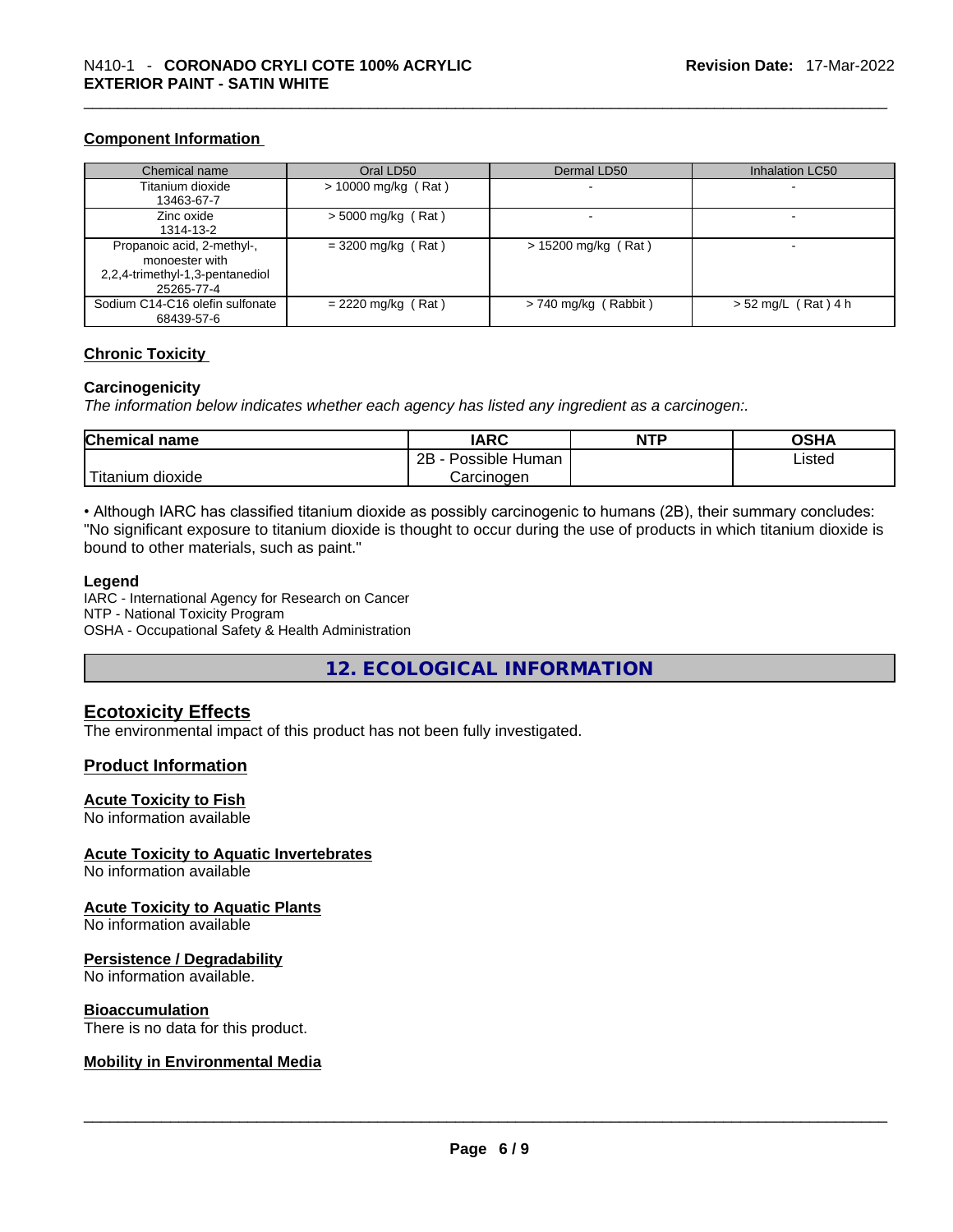No information available.

#### **Ozone**

No information available

### **Component Information**

#### **Acute Toxicity to Fish**

Titanium dioxide LC50: > 1000 mg/L (Fathead Minnow - 96 hr.)

#### **Acute Toxicity to Aquatic Invertebrates**

No information available

#### **Acute Toxicity to Aquatic Plants**

No information available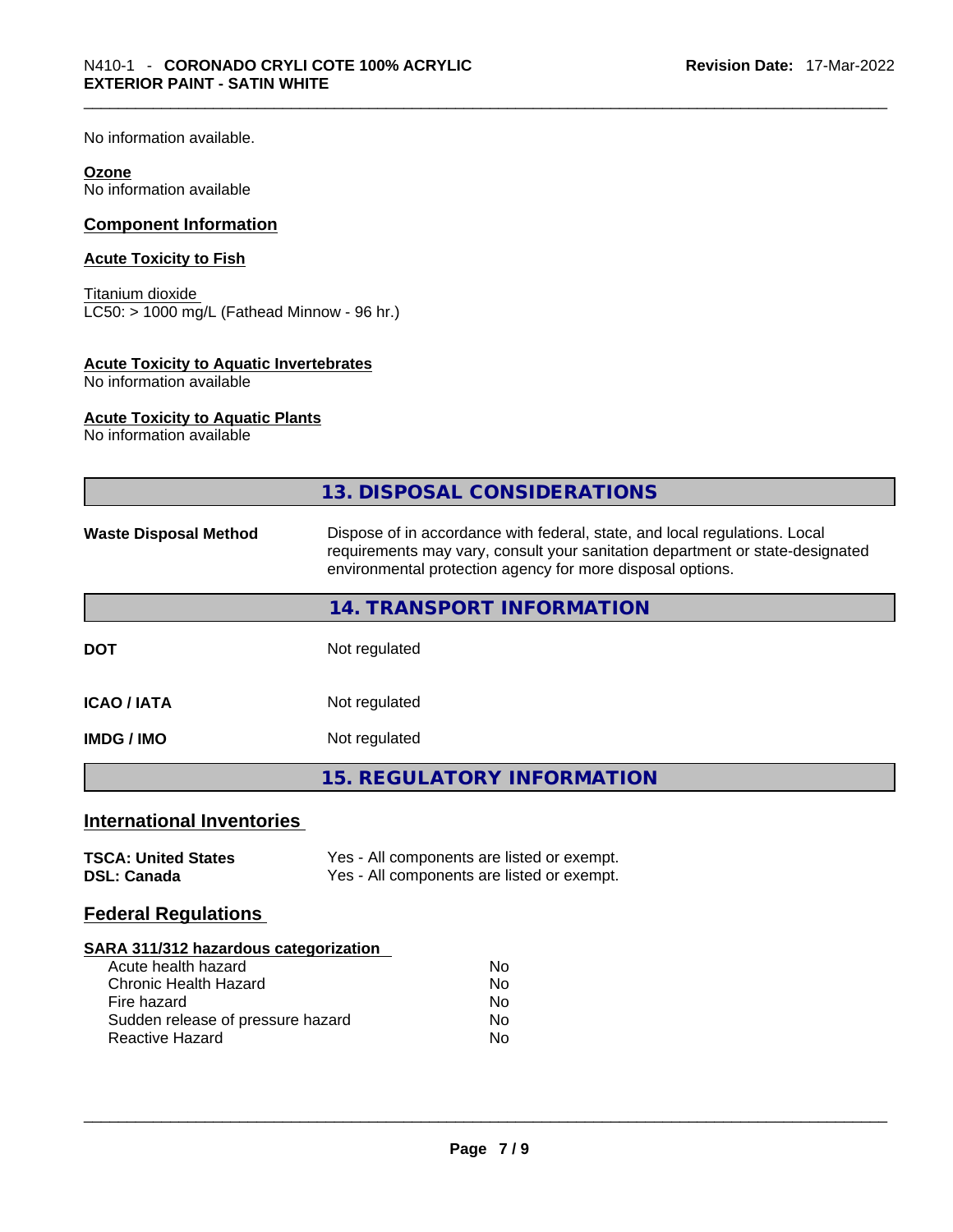#### **SARA 313**

Section 313 of Title III of the Superfund Amendments and Reauthorization Act of 1986 (SARA). This product contains a chemical or chemicals which are subject to the reporting requirements of the Act and Title 40 of the Code of Federal Regulations, Part 372:

| <b>Chemical name</b> | CAS No.   | Weight-% | <b>CERCLA/SARA 313</b><br>(de minimis concentration) |
|----------------------|-----------|----------|------------------------------------------------------|
| Zinc oxide           | 1314-13-2 |          |                                                      |

#### **Clean Air Act,Section 112 Hazardous Air Pollutants (HAPs) (see 40 CFR 61)**

This product contains the following HAPs:

*None*

## **US State Regulations**

#### **California Proposition 65**

**WARNING:** This product can expose you to chemicals including Titanium dioxide, which are known to the State of California to cause cancer, and Ethylene glycol which are known to the State of California to cause birth defects or other reproductive harm. For more information go to www.P65Warnings.ca.gov

#### **State Right-to-Know**

| <b>Chemical</b><br>name                          | лизепз | New<br>. Jersev | 'ennsvlvania |
|--------------------------------------------------|--------|-----------------|--------------|
| $\cdots$<br>$- \cdot$ .<br>litanium<br>ı dioxide |        |                 |              |
| –.<br>∠inc oxide                                 |        |                 |              |

#### **Legend**

X - Listed

## **16. OTHER INFORMATION**

**HMIS** - **Health:** 1 **Flammability:** 0 **Reactivity:** 0 **PPE:** -

#### **HMIS Legend**

- 0 Minimal Hazard
- 1 Slight Hazard
- 2 Moderate Hazard
- 3 Serious Hazard
- 4 Severe Hazard
- \* Chronic Hazard

X - Consult your supervisor or S.O.P. for "Special" handling instructions.

Note: The PPE rating has intentionally been left blank. Choose appropriate PPE that will protect employees from the hazards the material will *present under the actual normal conditions of use.* 

*Caution: HMISÒ ratings are based on a 0-4 rating scale, with 0 representing minimal hazards or risks, and 4 representing significant hazards or risks. Although HMISÒ ratings are not required on MSDSs under 29 CFR 1910.1200, the preparer, has chosen to provide them. HMISÒ ratings are*